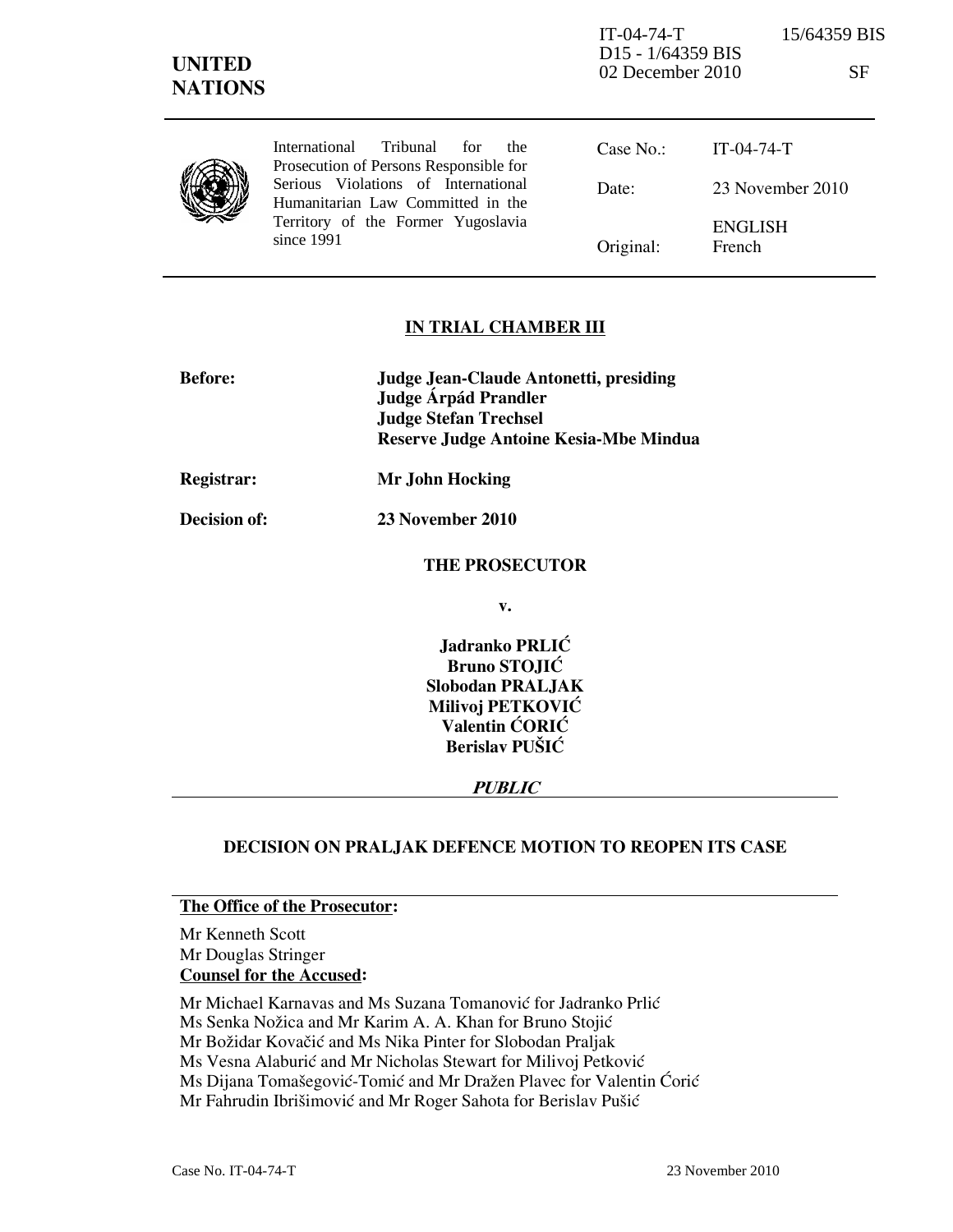## I. INTRODUCTION

1. Trial Chamber III ("Chamber") of the International Tribunal for the Prosecution of Persons Responsible for Serious Violations of International Humanitarian Law Committed in the Territory of the Former Yugoslavia since 1991 ("Tribunal") is seized of "Slobodan Praljak's Motion Pursuant to the 6 October 2010 Decision on the Prosecution's Motion to Reopen its Case", filed as a confidential document by Counsel for the Accused Slobodan Praljak ("Praljak Defence"; "Accused Praljak"; "Motion") on 20 October 2010, with two confidential annexes A and B, of the "Corrigendum to Slobodan Praljak's Motion Pursuant to the 6 October 2010 Decision on the Prosecution's Motion to Reopen its Case", filed as a confidential document by the Praljak Defence on 21 October 2010 with a confidential annex ("Corrigendum") and of the "Supplement to Slobodan Praljak's Motion Pursuant to the 6 October 2010 Decision on the Prosecution's Motion to Reopen its Case", filed as a public document by the Praljak Defence on 2 November 2010 with a confidential annex ("Supplement"), in which the Praljak Defence asks the Chamber to allow it to reopen its case in accordance with the criteria set out in the "Decision on the Prosecution's Motion to Reopen its Case", rendered as a public document on 6 October 2010 ("Decision of 6 October 2010"), so as to request the admission into evidence of 24 exhibits,  $\frac{1}{2}$  six of which are excerpts of Ratko Mladić's Diary ("Diary")<sup>2</sup> and to allow the Accused Praljak to testify<sup>3</sup> ("Motion").

## II. PROCEDURAL BACKGROUND

2. In its Decision of 6 October 2010, the Chamber partially granted the motion of the Office of the Prosecutor ("Prosecution") to reopen the case and directed the Defence teams wishing to do so, to file possible requests to reopen their respective cases in order to refute the Diary excerpts admitted into evidence by the said decision.<sup>4</sup>

<sup>1</sup> 3D 03838, 3D 03839, 3D 02215, 3D 03028, 3D 01238, 3D 02819, 3D 03843, 3D 03844, 3D 03845, 3D 03842, 3D 03841 (P 11375), 3D 03846, 3D 01310, 3D 03823, 3D 03824, 3D 03825, 3D 03836, 3D 03840, 3D 03086, 3D 03847, 3D 03837, 3D 03848, 3D 03849 and 3D 03850.

<sup>2</sup> 3D 03841 (P 11375), 3D 03842, 3D 03843, 3D 03844, 3D 03845 and 3D 03846.

<sup>&</sup>lt;sup>3</sup> Supplement, paras 10, 15-18 and Confidential Annex A to the Supplement.

<sup>4</sup> Decision of 6 October 2010, pp. 28 and 29.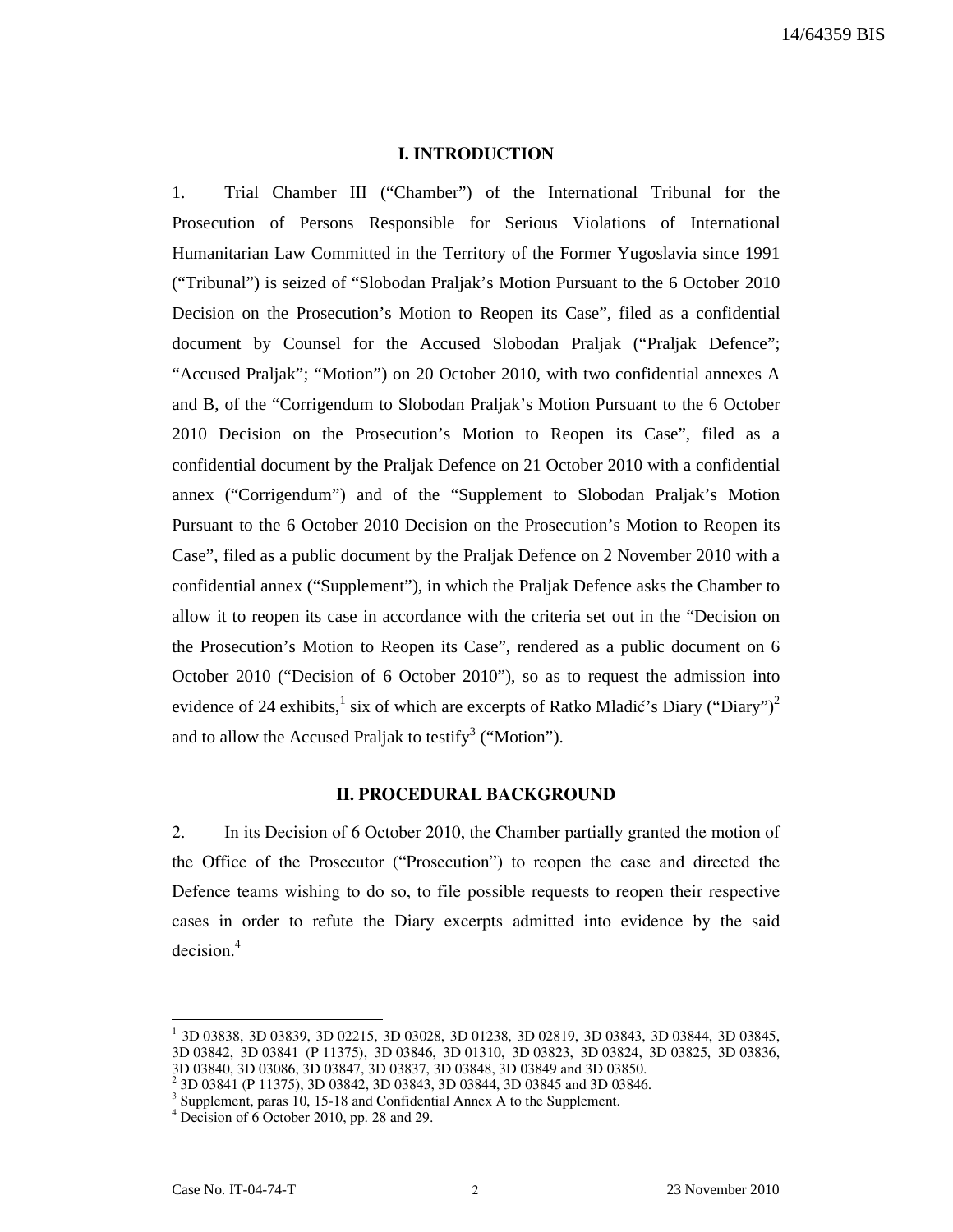3. On 27 October 2010, the Chamber rendered as a public document the "Decision on Bruno Stojić's Motion for Certification to Appeal the Decision on the Reopening of the Prosecution Case and Clarifying the Decision of 6 October 2010", in which it denied the Stojic Defence motion for certification to appeal the Decision of 6 October 2010 and invited the Defence teams to supplement their possible motion to refute the evidence tendered by the Prosecution in their motions for reopening within seven days of the time that decision was issued, in accordance with the caselaw criteria for reopening<sup>5</sup> ("Decision of 27 October 2010").

4. On 1 November 2010, the Chamber rendered as a public document the "Decision on Petković Defence Request for Certification to Appeal the Decision on Prosecution Motion to Reopen its Case", in which it denied the request for certification to appeal but recalled that in the Decision of 6 October 2010, it had admitted a limited number of exhibits and that these exhibits related to statements made by the Accused Jadranko Prlić, Bruno Stojić, Slobodan Praljak and Milivoj Petković, relevant to the allegations of the possible involvement of the said Accused in achieving of the objectives of the alleged joint criminal enterprise  $("JCE")^6$ ("Decision of 1 November 2010").

5. On 8 November 2010, the Prosecution filed as a public document the "Prosecution Consolidated Response to Defence Motions to Reopen their Cases and Tender Evidence per the Trial Chamber Decision of 6 October 2010", with a confidential annex, in which it asks the Chamber to reject at least those exhibits requested by the Praljak Defence in its Motion to which it objected, and indicates that it does not object to the viva voce testimony of the Accused Praljak, subject to certain conditions<sup>7</sup> ("Response").

#### III. ARGUMENTS OF THE PARTIES

6. In support of its Motion and Supplement, the Praljak Defence argues that once the Chamber has allowed the Prosecution to reopen its case, every defence team

<sup>&</sup>lt;sup>5</sup> Decision of 27 October 2010, pp. 9 and 10.<br><sup>6</sup> Decision of 1 November 2010, p. 7.

<sup>7</sup> Response, paras 18 and 19.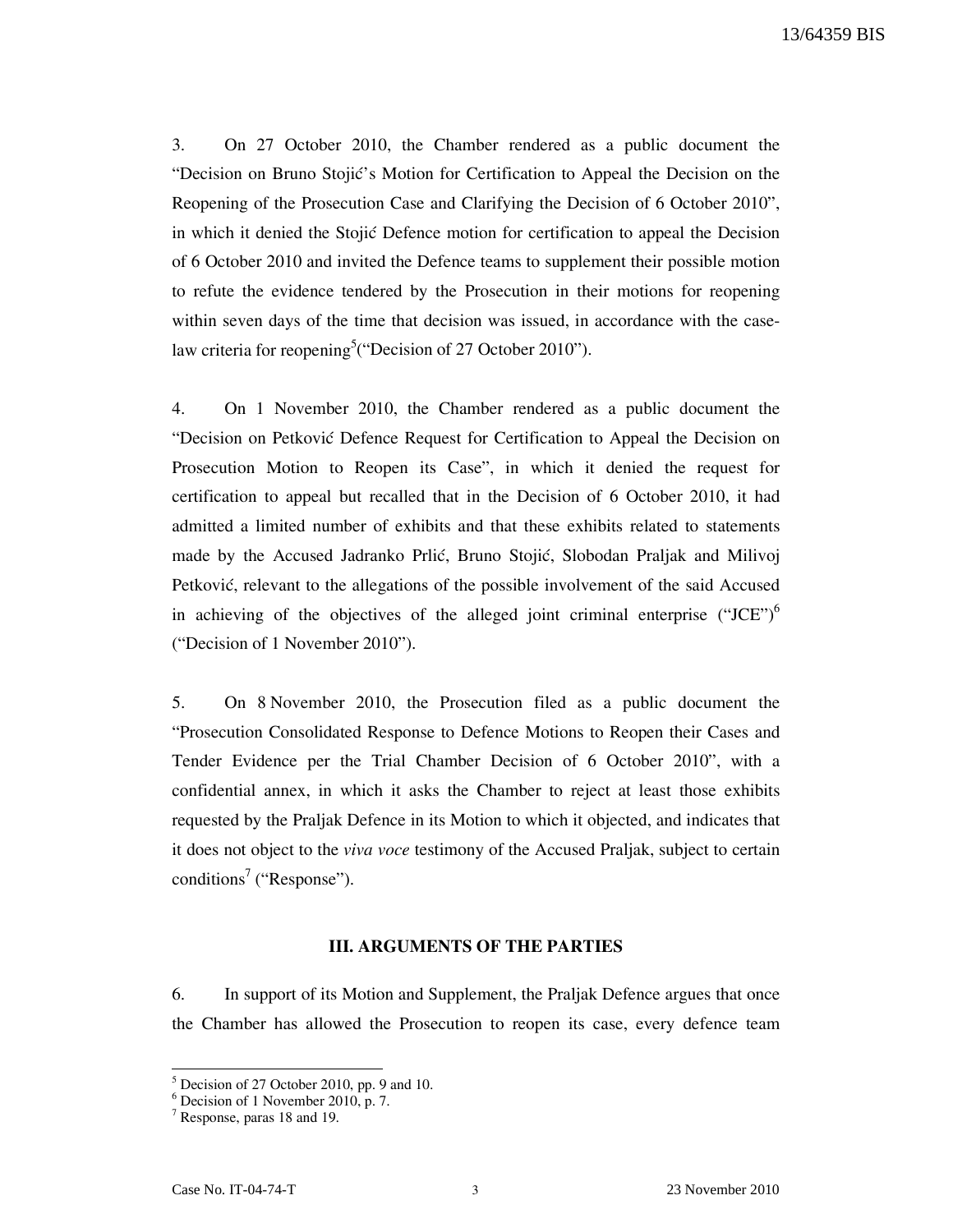enjoys the opportunity to respond.<sup>8</sup> Furthermore, even though the title of its Motion is a motion to reopen its case pursuant to the Decision of 6 October 2010, the Praljak Defence argues that the said Motion is of a different nature than a motion for reopening based upon "fresh" evidence.<sup>9</sup>

7. Moreover, the Praljak Defence argues that it disagrees with the Chamber's requirements set out in its Decision of 6 October 2010 concerning, specifically, the scope of the purpose of the motions to reopen the case likely to be filed by the Defence teams in accordance with the said decision, but informs the Chamber that it fully complies nonetheless with these requirements in the present Motion.<sup>10</sup> In this respect, the Praljak Defence argues in the Supplement that the Motion complies with the rules, decisions and orders of the Chamber and that it is directly responsive to the material admitted into evidence by the Decision of  $6$  October 2010.<sup>11</sup>

8. In its Motion, the Praljak Defence asks the Chamber notably to allow the admission into evidence of 24 exhibits and to allow the Accused Praljak to testify as a viva voce witness in order to refute the evidence admitted by the Decision of 6 October  $2010^{12}$ 

9. In support of the Supplement, the Praljak Defence argues that some of the exhibits admitted into evidence by the Decision of 6 October 2010 relate to the involvement of the Croatian authorities in the alleged JCE and that consequently, other documents relating to the actions of the Croatian authorities, in a general manner, gain fresh relevance due to the evidence admitted by the said decision and should also be admitted. $13$ 

10. In its Response, the Prosecution asks the Chamber to reject at least those exhibits requested for admission by the Praljak Defence to which it objected, namely

<sup>&</sup>lt;sup>8</sup> Motion, para. 3; Supplement, paras 10, 12 and 13.

<sup>&</sup>lt;sup>9</sup> Motion, para. 3.

 $^{10}$  Motion, para. 5.

<sup>&</sup>lt;sup>11</sup> Supplement, paras 9, 14 and 17.

<sup>&</sup>lt;sup>12</sup> Motion, paras 1, 4, 6 and 7 and Confidential Annexes A and B to the Motion; Corrigendum, paras 1-3; Supplement, paras 10, 15-18 and Confidential Annex to the Supplement. In the Supplement, the Praljak Defence withdraws Exhibits 3D 00294 and 3D 02633 from its list of exhibits tendered for admission, see Supplement, para. 10 and Confidential Annex to the Supplement.

<sup>&</sup>lt;sup>13</sup> Supplement, para. 11.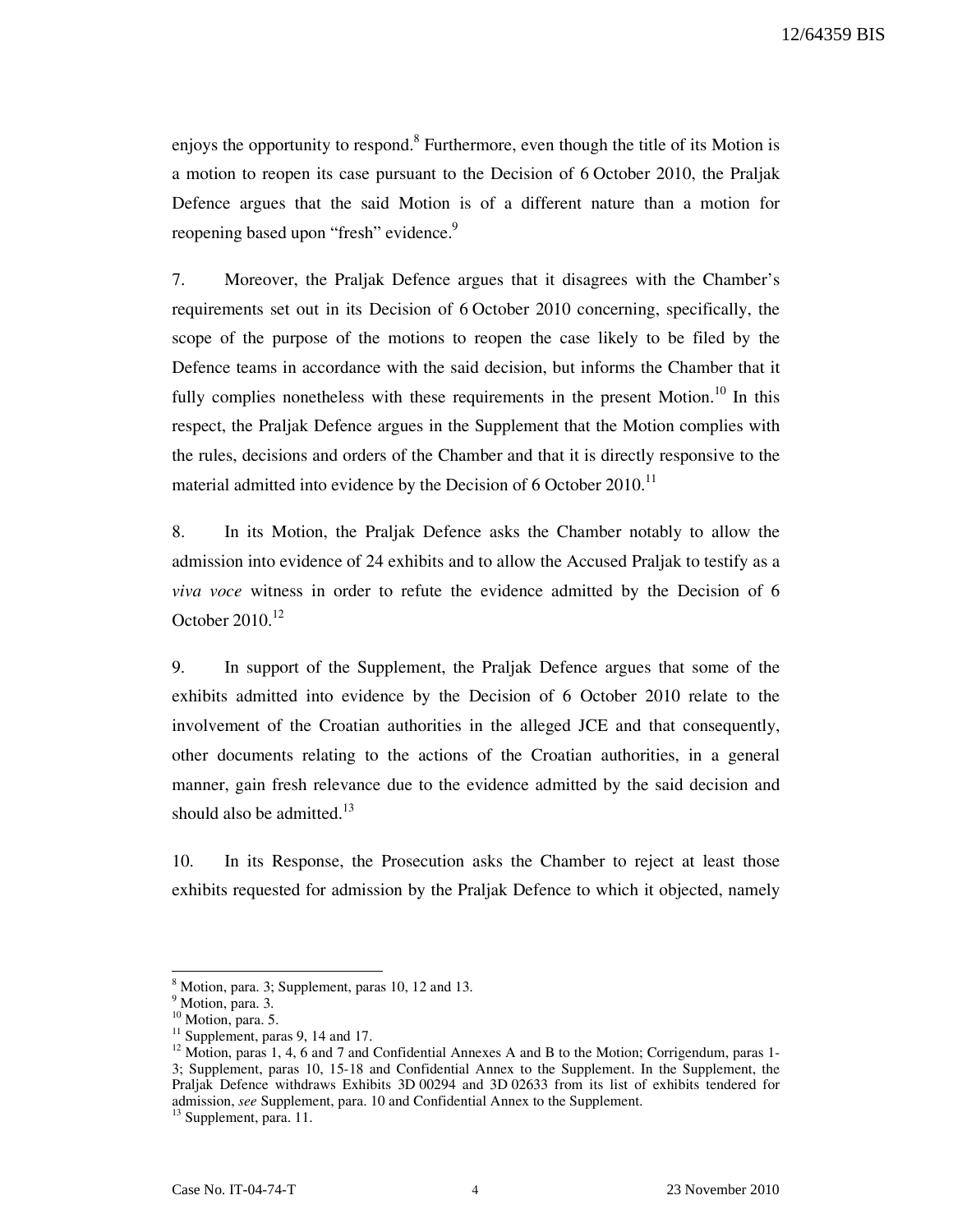21 of the 24 exhibits. $14$  The Prosecution adds, moreover, that some of the exhibits to which it did not object are irrelevant and have minimal probative value.<sup>15</sup>

11. In this regard, the Prosecution notes that some of the exhibits requested for admission by the Praljak Defence relate to Serb-Muslim cooperation against the  $HVO<sup>16</sup>$  Muslim and HVO/Croat co-operation and alliances against the Serbs,  $17$  and the military conflict between the Serbs and Croats.<sup>18</sup> The Prosecution points out that it had never denied the existence of cooperation in this manner between the parties to the conflict and recalls, in this regard, that exhibits relating to these issues were already admitted into evidence.<sup>19</sup> Furthermore, the Prosecution questions the probative value of the exhibits requested for admission that relate to Serb-Croat cooperation, even though it did not object to all of these exhibits.<sup>20</sup>

12. Furthermore, the Prosecution argues that the exhibits tendered for admission by the Praljak Defence to disprove the existence of Serb-Croat cooperation against the Muslims and referring to HVO members as "Ustashas" are irrelevant and have minimal probative value, even though it did not object to these exhibits. $21$ 

13. Moreover, the Prosecution argues that by seeking *inter alia* the admission into evidence of Diary excerpts, the Praljak Defence acknowledges the authenticity and probative value of the said Diary. $^{22}$ 

14. The Prosecution also argues, despite not objecting on this ground, that amongst the Diary excerpts requested for admission to refute the evidence admitted by the Decision of 6 October 2010, only a few lines or paragraphs of these exhibits

<sup>&</sup>lt;sup>14</sup> Response, para. 19 and Confidential Annex to the Response. The Exhibits in question are: 3D 03838, 3D 03839, 3D 02215, 3D 03028, 3D 01238, 3D 02819, 3D 03844, 3D 03845, 3D 03841 (P 11375), 3D 03846, 3D 01310, 3D 03823, 3D 03824, 3D 03825, 3D 03836, 3D 03086, 3D 03847, 3D 03837, 3D 03848, 3D 03849 and 3D 03850.

 $^{15}$  Response, paras 11 and 16.

<sup>&</sup>lt;sup>16</sup> Response, para. 11. See inter alia 3D 03843, 3D 03844 and 3D 03846, footnote 6, p. 3.

<sup>&</sup>lt;sup>17</sup> Response, para. 11. See inter alia 3D 01310 and 3D 03838, footnote 7, p. 3.

<sup>&</sup>lt;sup>18</sup> Response, para. 11. See inter alia 3D 01238, 3D 02215, 3D 02819, 3D 03028, 3D 03086 and 3D 03839, footnote 8, p. 3.

Response, para. 12.

<sup>20</sup> Response, para. 13 and Confidential Annex to the Response.

 $21$  Response, para. 14. See inter alia 3D 03845, footnote 9, p. 4.

 $22$  Response, para. 10.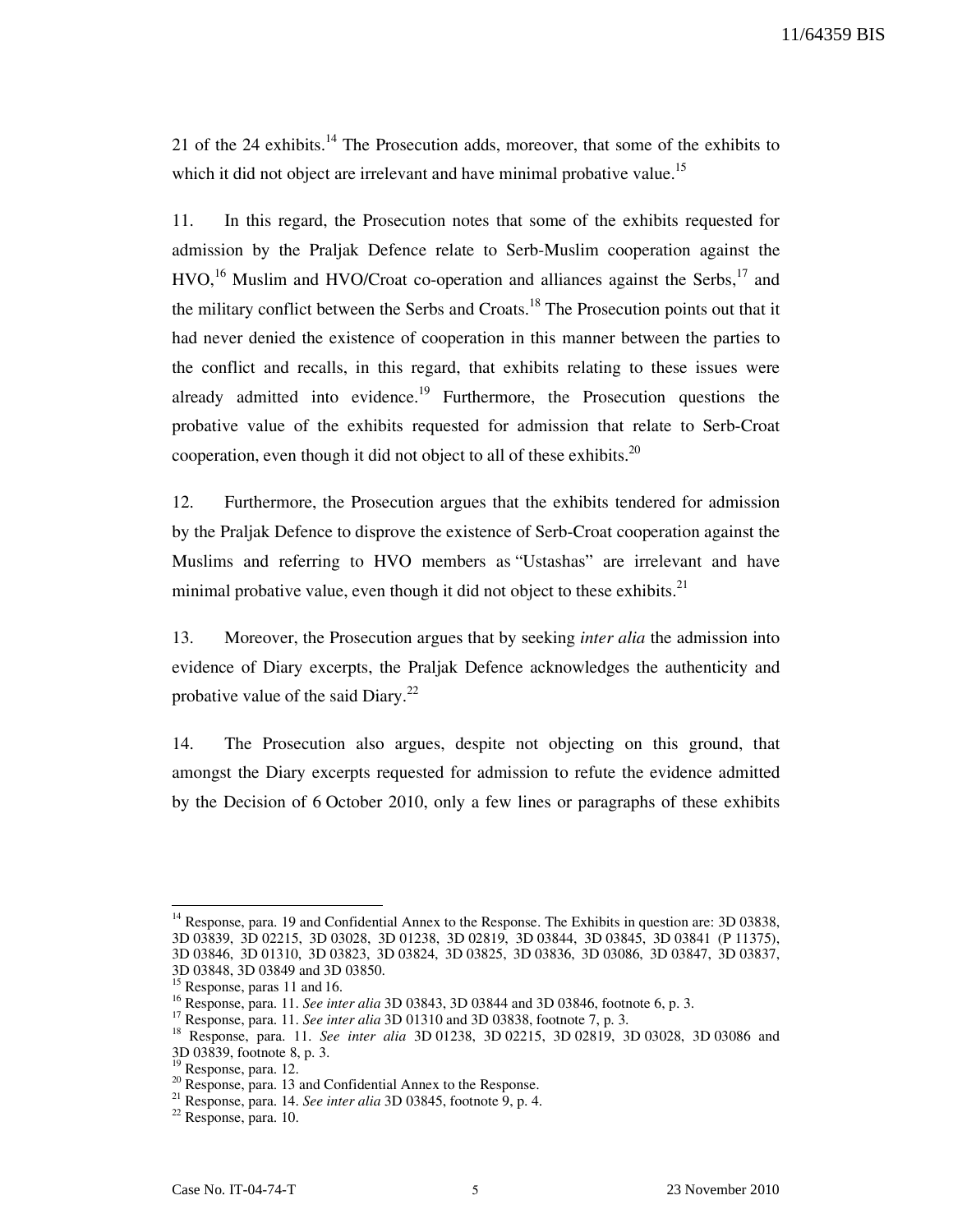serve this purpose and that the Chamber must bear this in mind when assessing the probative value of these exhibits. $^{23}$ 

15. Additionally, the Prosecution objects notably to the admission into evidence of Exhibits 3D 03848 and 3D 03849 on the ground that the Chamber already ruled on the authenticity of the Diary and that the Praljak Defence should have requested, if it so wished, the admission into evidence of this expert evidence under the procedure set out in Rule 94 bis of the Rules of Procedure and Evidence ("Rules").<sup>24</sup>

16. Finally, the Prosecution indicates that it does not object to the viva voce testimony of the Accused Praljak as long as it is limited to refuting the evidence admitted by the Decision of 6 October 2010 and does not exceed two trial days for both examination-in-chief and cross-examination. $^{25}$ 

#### IV. APPLICABLE LAW

17. The Chamber recalls that the reopening of a party's case, once it has finished presenting its evidence, is not provided for in the Rules, yet Tribunal case-law recognises that in exceptional circumstances the parties may be allowed to reopen their cases to present fresh evidence not in their possession previously.<sup>26</sup>

18. The Appeals Chamber considered that "the primary consideration in determining an application for reopening a case to allow for the admission of fresh evidence is the question of whether, with reasonable diligence, the evidence could have been identified and presented in the case-in-chief of the party making the

 $23$  Response, para. 15. See inter alia 3D 03824 and 3D 03845, footnote 10, p. 5. Contrary to what the Prosecution argues, the Chamber notes that Exhibit 3D 03824 is not a Diary excerpt.

<sup>&</sup>lt;sup>4</sup> Response, para. 17.

<sup>25</sup> Response, para. 18.

 $26$  See notably "Decision on Presentation of Documents by the Prosecution in Cross-Examination of Defence Witnesses", public, 27 November 2008, para. 18 quoting the relevant case-law in The Prosecutor v. Enver Hadžihasanović et al., Case No. IT-01-47-T, "Decision on the Prosecution's Application to Reopen its Case", public, 1 June 2005, para. 31 ("Hadžihasanović Decision") and The Prosecution v. Vujadin Popović et al., Case No. IT-05-88-AR73.5, "Decision on Motion to reopen the Prosecution Case", public, 9 May 2008, para. 23 ("Popović Decision of 9 May 2008"). See also, The Prosecutor v. Slobodan Milošević, Case No. IT-02-54-T, "Decision on Application for a Limited Re-Opening of the Bosnia and Kosovo Components of the Prosecution Case", public with confidential annex, 13 December 2005, para. 12 ("Milošević Decision") and The Prosecutor v. Zejnil Delalić et al., Case No. IT-96-21-T, "Decision on the Prosecution's Alternative Request to Reopen the Prosecution's Case", public, 19 August 1998, para. 26 ("Čelebići Decision").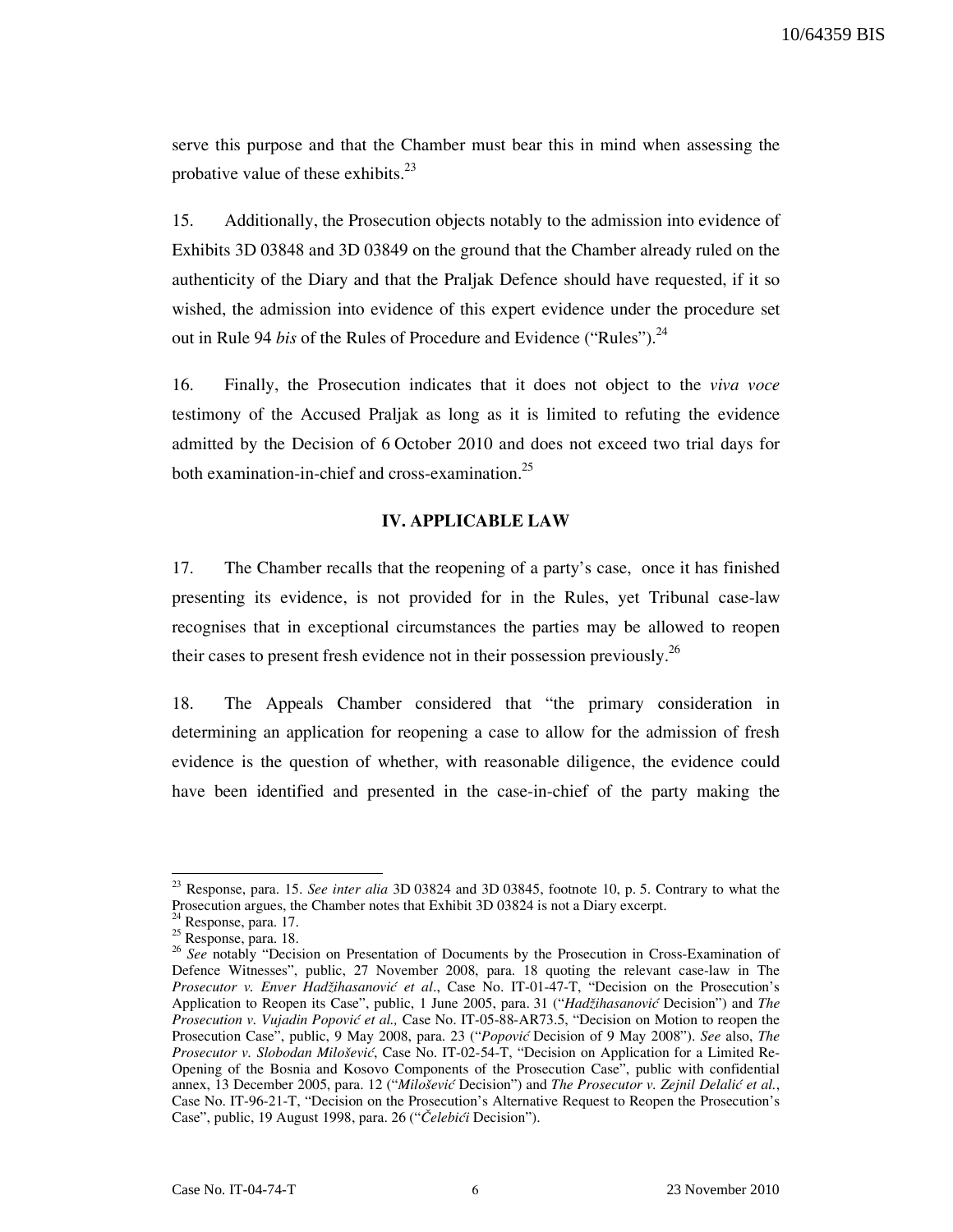application".<sup>27</sup> According to the Appeals Chamber, such an assessment depends on the factual circumstances of each case and is carried out on a case-by-case basis.<sup>28</sup>

19. According to Tribunal case-law, when a Trial Chamber is satisfied of the requesting party's due diligence, it has the power, under Rule 89 (D) of the Rules, to exclude evidence where its probative value is substantially outweighed by the need to ensure a fair trial.<sup>29</sup> The Chamber must therefore exercise its discretion as to whether to admit the new evidence by weighing its probative value and the fairness to the coaccused of admitting it so late in the proceedings. $30$ 

20. The Appeals Chamber classifies "fresh evidence" as being notably: (1) evidence not in the party's possession at the close of its case and which could not have been obtained with the exercise of reasonable diligence before the close of the case and (2) documents already in its possession whose importance was revealed only in the light of fresh evidence. $31$ 

#### V. DISCUSSION

21. The Chamber recalls that in its Decisions of 6 and 27 October 2010 it pointed out that the motions for the reopening of a case likely to be filed by the Defence teams to refute the evidence admitted by the Decision of 6 October 2010 should conform to the case-law criteria for reopening.<sup>32</sup> In that respect, the Trial Chamber recalled in its Decision of 27 October 2010 that with regard to potential Diary excerpts not linked to what has been admitted as part of the reopening of the Prosecution case, these excerpts have lost their fresh nature when one takes into account the date when this Diary was discovered and the date when the Defence teams found out about it.<sup>33</sup> On

 $27\,$ The Prosecutor v. Zejnil Delalić et al., Case No. IT-96-21-A, 20 February 2001 ("Čelebići Judgement"), para. 283.

The Prosecutor v. Vujadin Popović et al., Case No. IT-05-88-AR73.5, "Decision on Vujadin Popović's Interlocutory Appeal Against the Decision on the Prosecution's Motion to Reopen its Casein-Chief", 24 September 2008, para. 10 ("Popović Decision of 24 September 2008"); The Prosecutor v. Ante Gotovina et al., Case No. IT-06-90-AR73.6, "Decision on Ivan Čermak and Mladen Markač Interlocutory Appeals Against Trial Chamber's Decision to Reopen the Prosecution Case", public, 1 July 2010, para. 24 ("Gotovina Decision of 1 July 2010").

See in this sense, mutatis mutandis, Čelebići Judgement, para. 283.

<sup>30</sup> Čelebići Judgement, para. 283; Hadžihasanović Decision, para. 35.

 $31$   $\check{C}$ elebići Judgement, paras 282 and 283; *Popović* Decision of 24 September 2008, para. 11.

<sup>&</sup>lt;sup>32</sup> Decision of 6 October, p. 29; Decision of 27 October 2010, pp. 9 and 10.

<sup>&</sup>lt;sup>33</sup> Decision of 27 October 2010, p. 8.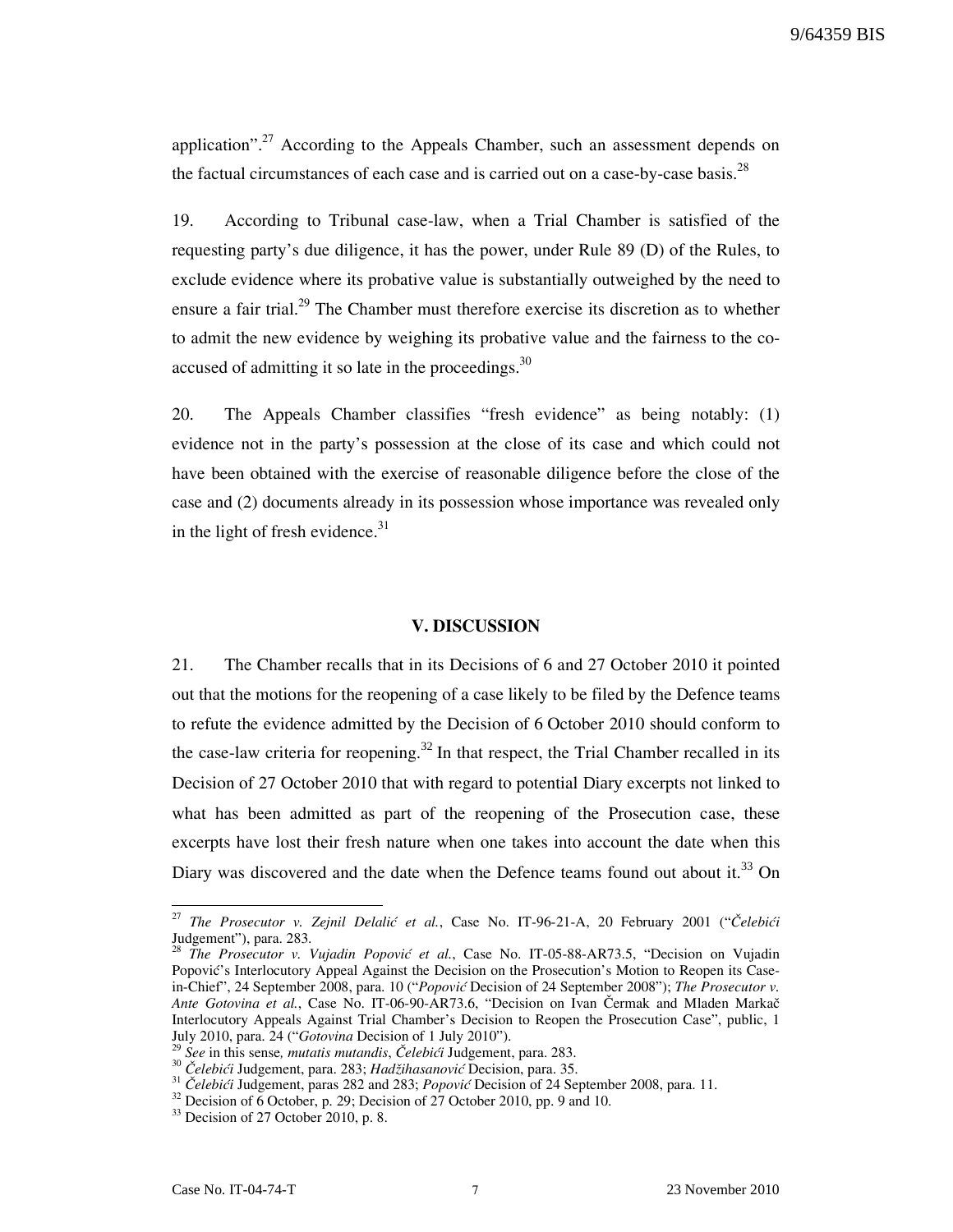the other hand, the Chamber specified that the Diary excerpts likely to be tendered for admission by the Defence teams to refute the evidence admitted by the Decision of 6 October 2010, namely those exhibits relevant to the allegations of the possible involvement of the Accused in achieving of the objectives of the alleged JCE,  $34$  would not lose their "fresh" nature in case of possible motions to reopen a case, to the extent that it is possible to consider that their importance became apparent in light of the evidence admitted by the Decision of 6 October  $2010^{35}$  Furthermore, the Chamber indicated that this would also apply to exhibits already in the possession of the Defence teams if their requests for admission had a similar foundation.<sup>36</sup> Therefore, the Chamber will consider whether the Praljak Defence Motion corresponds to the reopening criteria and if the evidence requested for admission by the Praljak Defence has a "fresh" nature from the outset.

22. In this respect, the Chamber notes that out of the 24 exhibits requested for admission by the Praljak Defence in the Motion, six are Diary excerpts,  $37$  two are documents dated 12 October 2010 requested for admission to refute the Diary's authenticity,  $38$  and 16 are exhibits that were already in the possession of the Praljak Defence during the presentation of its case.<sup>39</sup> The Chamber notes that the Praljak Defence does not justify sufficiently or at all how the exhibits requested for admission in its Motion constitute "fresh" evidence according to case-law criteria on the reopening of a case. The Chamber notes furthermore that the Praljak Defence failed notably to recall the law applicable to the reopening of a case in its Motion. Nevertheless, the Chamber recalls that in its Decision of 27 October 2010, it pointed out that the Diary excerpts likely to be requested for admission by the Defence teams in any motions for reopening would not lose their "fresh" nature if they go towards refuting the evidence admitted on behalf of the Prosecution.<sup>40</sup> With respect to the Diary excerpts requested for admission by the Praljak Defence in its Motion, the

 $34$  Decision of 6 October 2010, paras 59 and 61; Decision of 1 November 2010, p. 7.

 $35$  Decision of 27 October 2010, pp. 7-9.

 $36$  Decision of 27 October 2010, p. 8.

<sup>37</sup> 3D 03841 (P 11375), 3D 03842, 3D 03843, 3D 03844, 3D 03845 and 3D 03846.

<sup>&</sup>lt;sup>38</sup> 3D 03848 and 3D 03849.

<sup>39</sup> 3D 03838, 3D 03839, 3D 02215, 3D 03028, 3D 01238, 3D 02819, 3D 01310, 3D 03823 (ENG 3D44-0339 to 3D44-0342), 3D 03824, 3D 03825, 3D 03836, 3D 03840, 3D 03086, 3D 03847, 3D 03837 and 3D 03850.

 $40$  Decision of 27 October 2010, pp. 7-9.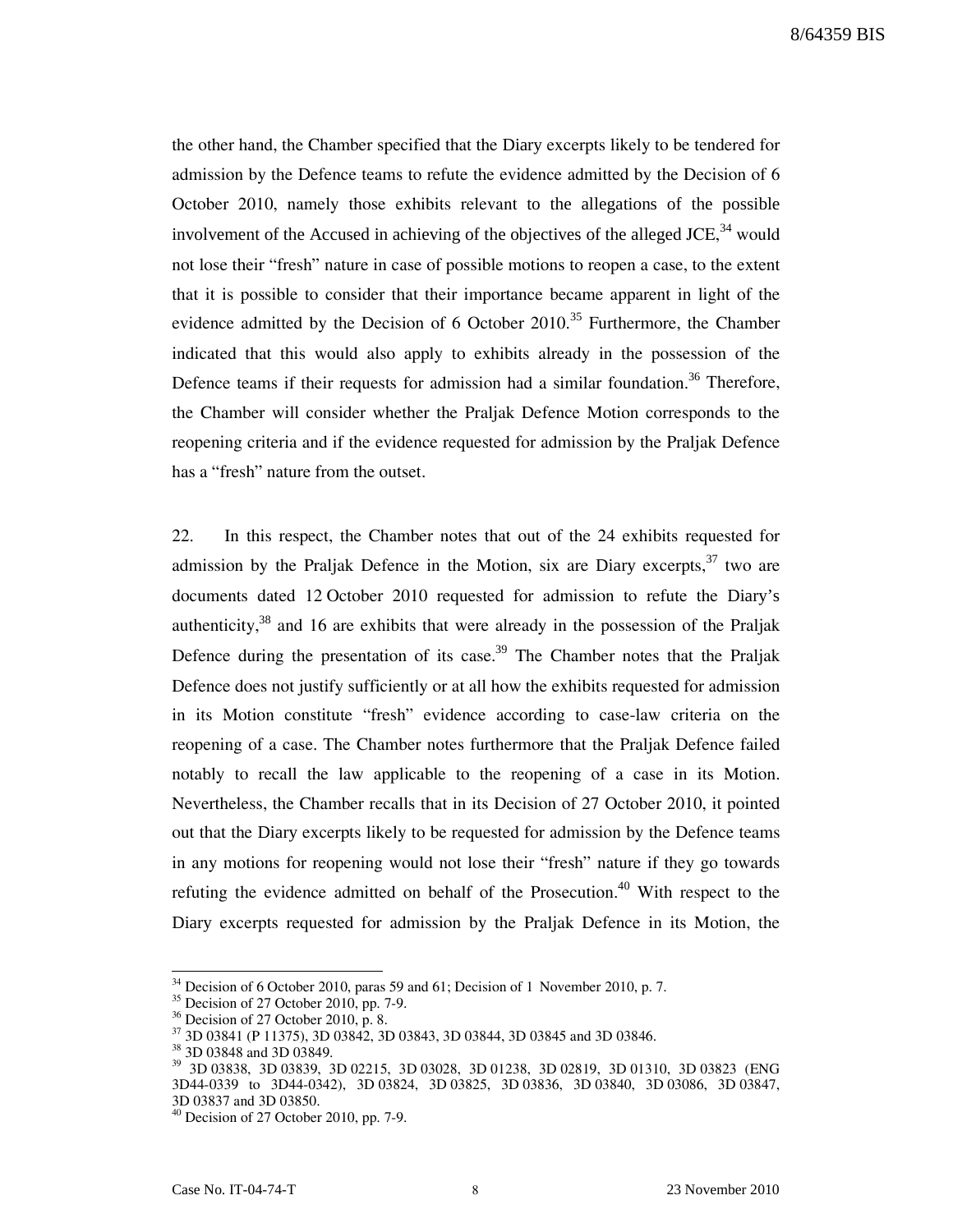Chamber notes that the Praljak Defence did not identify which exhibits admitted by Decision of 6 October would be refuted by Exhibits 3D 03843, 3D 03844, 3D 03845 and 3D 03846. Furthermore, the Chamber notes that the Praljak Defence argues that by the admission of these exhibits, it intends to refute the Prosecution's allegations that Slobodan Praljak incited anti-Muslim sentiments,  $41$  the existence of cooperation between the VRS and the BH Army,  $42$  the intention of the Bosnian Croats, pursuant to their meetings with Serb authorities, to commit crimes in order to achieve their goal of a Herceg-Bosnia dominated by Croats,<sup>43</sup> and the siege of Mostar.<sup>44</sup> The Chamber recalls that the allegations the Praljak Defence intends to refute by the admission of Exhibits 3D 03844, 3D 03845 and 3D 03846 do not come under the scope of the motions to reopen the case likely to be filed by the Defence teams, as defined specifically by the Chamber in the Decisions of 6 and 27 October 2010 and 1 November 2010.<sup>45</sup> With specific regard to Exhibit 3D 03845, the Chamber notes that, by way of its request for admission, the Praljak Defence intends to refute an argument put forth by the Prosecution in its "Prosecution Motion to Admit Evidence in Reopening", filed as a confidential document on 9 July 2010, the merits of which were explicitly rejected in the Decision of 6 October 2010.<sup>46</sup> Furthermore, the Chamber notes that Exhibit 3D 03843, by which the Praljak Defence intends to refute the Prosecution's allegations concerning the Accused Praljak's incitement of anti-Muslim sentiments, does not contain any reference to the Accused Praljak. Moreover, the Chamber notes that Exhibits 3D 03843 and 3D 03844, relating specifically to cooperation between the Muslims and the VRS in zones not covered by the Amended Indictment of 11 June 2008, and Exhibit 3D 03846, relating to the Serbian perception of the situation in the Neretva valley in October 1993, also relate to topics that fall outside of the scope of the reopening. Consequently, the Chamber deems that Exhibits 3D 03843, 3D 03844, 3D 03845 and 3D 03846 cannot qualify as "fresh" evidence and are inadmissible for the purposes of the Motion.

Confidential Annex A to the Supplement, p. 6.

<sup>&</sup>lt;sup>42</sup> Confidential Annex A to the Supplement, pp. 6 and 7.

 $^{43}$  Confidential Annex A to the Supplement, pp. 7 and 8.

<sup>44</sup> Confidential Annex A to the Supplement, p. 12

<sup>45</sup> Decision of 6 October 2010, paras 59 and 61; Decision of 27 October 2010, pp. 9 and 10; Decision of

<sup>1</sup> November 2010, p. 7.

 $46$  Decision of 6 October 2010, pp. 52 and 58-60.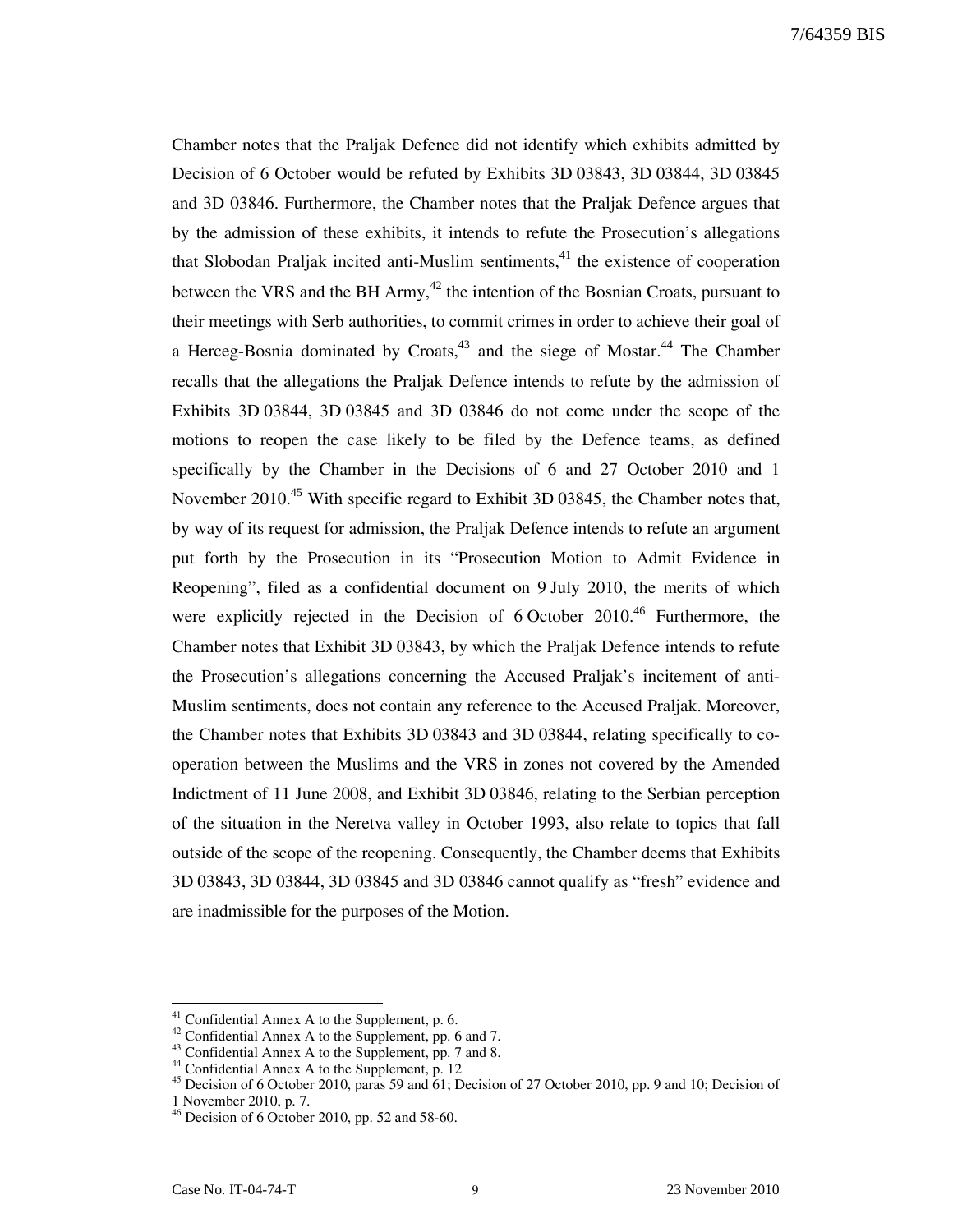23. With regard to Exhibit 3D 03841/P 11375, also a Diary excerpt about a meeting of the Bosnian Serb Presidency in the presence of members of the VRS Main Staff, held on 27 September 1992 in Pale, the Chamber notes that it denied the admission into evidence of this exhibit in its Decision of 6 October 2010 on the ground that it does not mention the Accused and does not contain information relevant to the possible involvement of the Accused in achieving the objectives of the alleged JCE.<sup>47</sup> The Chamber deems that the Bosnian Serb perception of the territorial intentions of the Croats in September 1992 that emerges from the transcript of this meeting does not go towards refuting the remarks made by the Accused Praljak at the meeting of 5 October 1992 in Pečuj, $48$  which the Chamber deemed, in its Decision of 6 October 2010, to be relevant to the possible involvement of this Accused in achieving the objectives of the alleged  $JCE<sup>49</sup>$  Consequently, the Chamber deems that Exhibit 3D 03041/P 11375 cannot qualify as "fresh" evidence and is inadmissible for the purposes of the Motion.

24. With regard to Exhibit 3D 03842, another Diary excerpt requested for admission by the Praljak Defence relating to a meeting between representatives of Bosnian Serb military and civilian authorities and the MUP on 21 September 1992 in Rudo, the Chamber notes that the Prosecution does not object to its admission.<sup>50</sup> Nonetheless, the Chamber notes that the content of this exhibit, namely the Serbs' perception of the international negotiations conducted under the aegis of Cyrus Vance and Lord Owen, does not go to refuting the remarks allegedly made by the Accused Praljak during a meeting in Pečuj on 5 October 1992 and mentioned in Exhibit P 11376 admitted by the Decision of 6 October 2010. The Chamber deems, therefore, that Exhibit 3D 03842 cannot qualify as "fresh" evidence and is inadmissible for the purposes of the Motion.

25. With regard to the 16 exhibits that were in the possession of the Praljak Defence during the presentation of its case, the Chamber notes that the Praljak Defence did not justify the "fresh" nature of these exhibits according to the case-law criteria for reopening. Nonetheless, the Chamber recalls that in its Decision of 27

<sup>&</sup>lt;sup>47</sup> Decision of 6 October 2010, para. 60.

 $48\bar{p}$  11376.

<sup>49</sup> Decision of 6 October 2010, para. 60.

<sup>50</sup> Annex to the Prosecution Response, p. 2.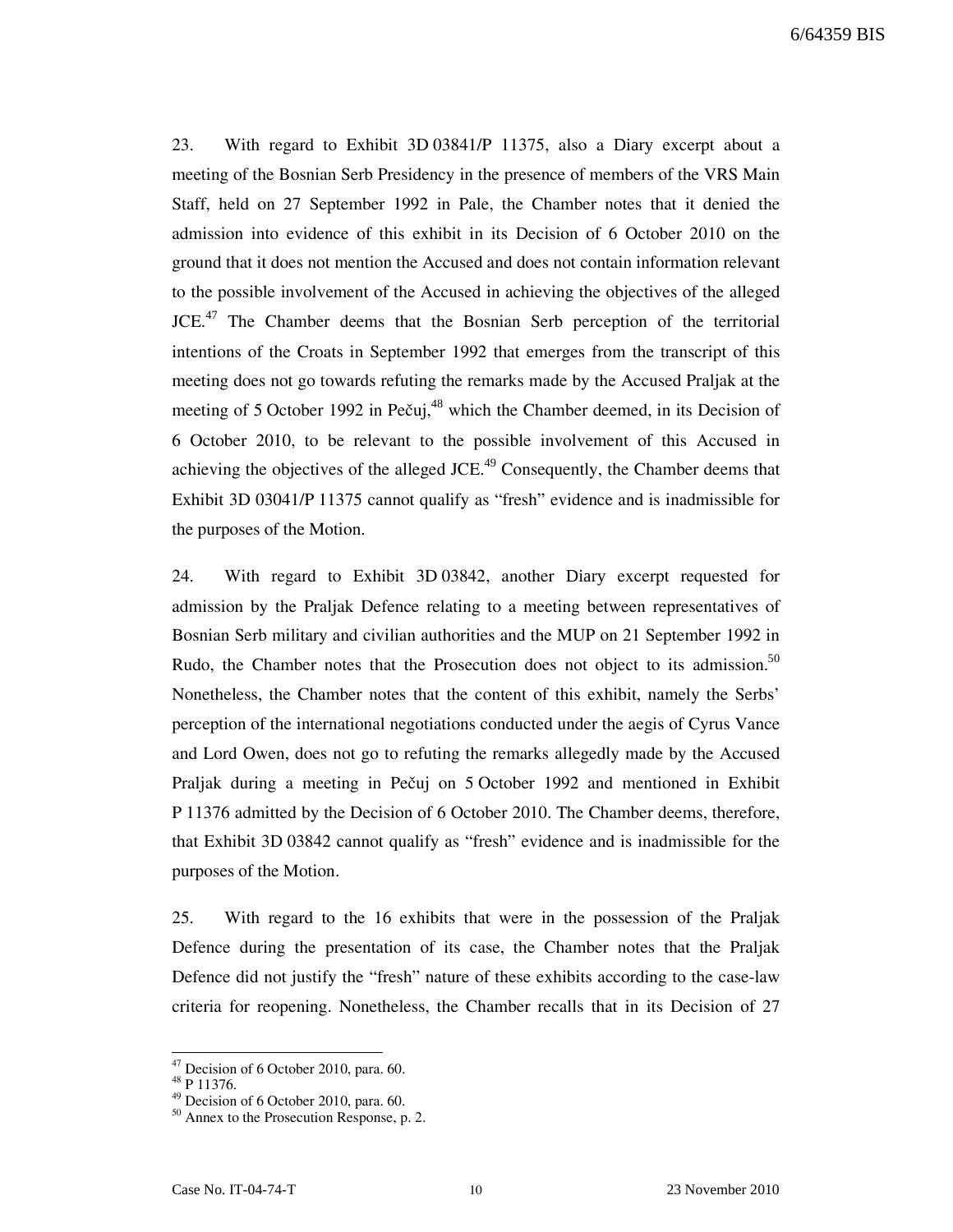October 2010, it indicated that exhibits in the possession of the Defence teams requested for admission as part of their respective motions for reopening in accordance with the Decision of 6 October 2010 may qualify as being "fresh" if their importance becomes apparent in light of what was admitted on behalf of the Prosecution.<sup>51</sup> The Chamber notes that the Prosecution raised objections to 15 of these 16 exhibits, relating notably to Serb-Muslim cooperation against the HVO, cooperation between the Muslims and the Croats/HVO against the Serbs and the military conflict between the Serbs and Croats, and argued their lack of relevance to the Motion.<sup>52</sup> The Chamber notes in particular that the Praljak Defence requested the admission into evidence of excerpts of Exhibit 3D 03823 and Exhibits 3D 03838, 3D 03839, 3D 02215, 3D 03028, 3D 01238, 3D 02819, 3D 03824, 3D 3825, 3D 03826, 3D 03086 as they go to refuting the allegations about the intentions of the Bosnian Croats regarding Jajce and the cooperation between the Bosnian Croats and the VRS to the detriment of the Muslims in October 1992;<sup>53</sup> the admission into evidence of Exhibit 3D 01310, as it attests to the efforts made by the Accused Praljak to end the conflict in Slavonski Brod;<sup>54</sup> the admission of Exhibit 3D 03847, as it refutes the Prosecution's allegations regarding Croatia's intention to request the presence of UNPROFOR at Croatian borders and that the efforts made by Franjo Tudman, attested to in this exhibit, go to refuting the allegations of Slobodan Praljak's involvement, as Tudman's agent, in the alleged  $JCE$ ;<sup>55</sup> the admission of Exhibit 3D 03837, as it goes to refuting the allegations about the existence of agreements on Croatia's borders<sup>56</sup> and the admission of Exhibit 3D 03850, as it illustrates the emergence of fear amongst the Croats in April 1991 and allows, as such, to refute the statements allegedly made by the Accused Praljak during a meeting held on 8 July 1993 and mentioned in Exhibit P 11386 admitted by the Decision of 6 October  $2010$ <sup>57</sup> The Praljak Defence requests, finally, the admission of Exhibit 3D 03840, an undated letter from Slobodan Praljak, deputy Defence Minister of Croatia, addressed

<sup>&</sup>lt;sup>51</sup> Decision of 27 October 2010, p. 8.

<sup>52</sup> Response, Annex to Prosecution Response.

 $53$  Confidential Annex to the Supplement, pp. 1-5, 13-15.

<sup>&</sup>lt;sup>54</sup> Confidential Annex to the Supplement, p. 13. This argument is also given in support of the requests for admission of Exhibits 3D 02824, 3D 02825 and 3D 02826, Confidential Annex to the Supplement, pp. 13 and 14.

Confidential Annex to the Supplement, pp. 15-17.

<sup>&</sup>lt;sup>56</sup> Confidential Annex to the Supplement, p. 17.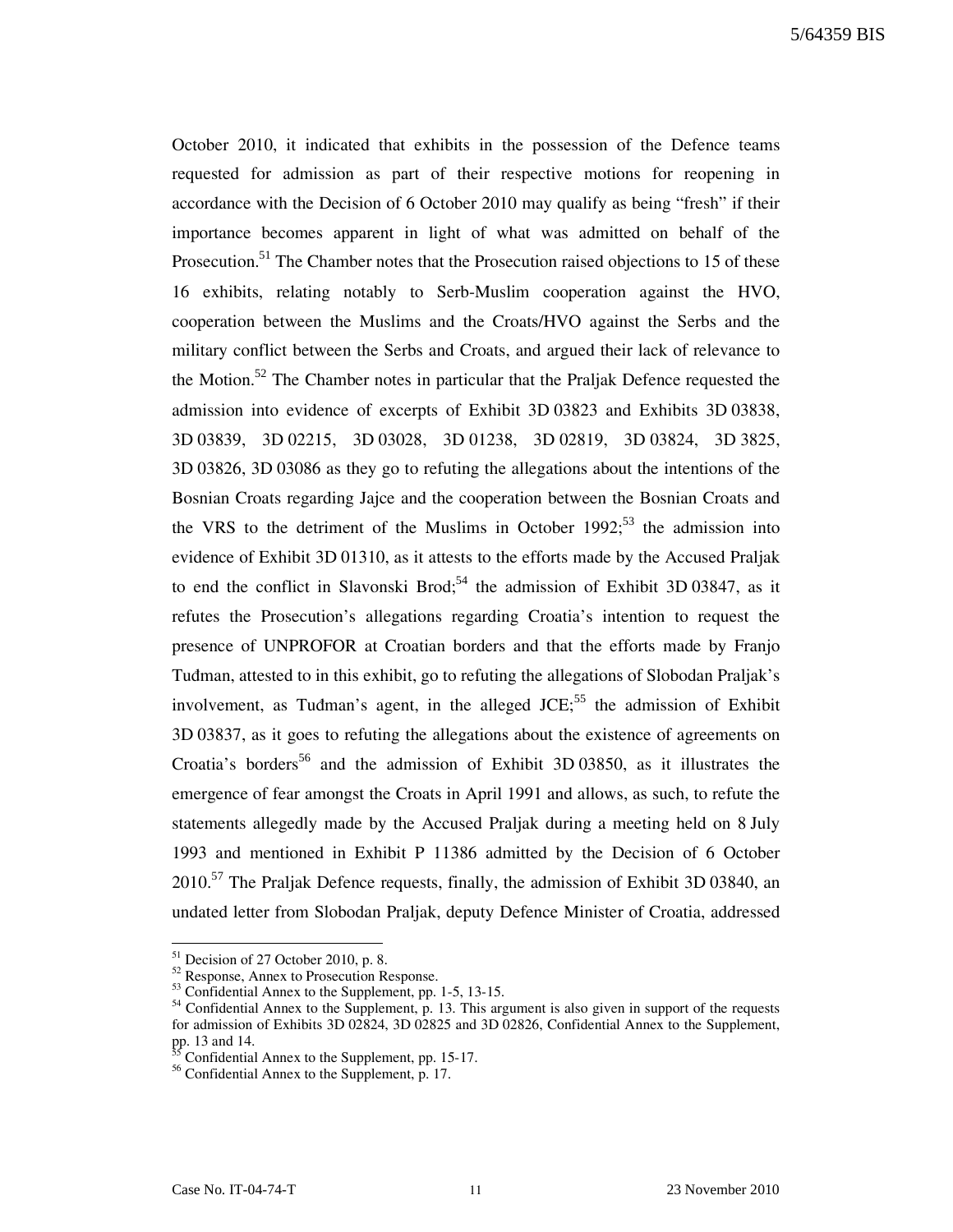to the Office of the President of the Federative Socialist Republic of Croatia, D. Cosić, as it goes to refuting the allegations concerning cooperation between the VRS and the Croats against the Muslims in October  $1992$ <sup>58</sup> With regard to the aforementioned 16 exhibits, the Chamber notes that in its Motion, the Praljak Defence does not refute the evidence admitted on behalf of the Prosecution in the Decision of 6 October 2010, relating to the possible involvement of the Accused in achieving the objectives of the alleged JCE. The Chamber deems that the reasons provided by the Praljak Defence in support of the requests for admission of these 16 exhibits demonstrate the wish of the Praljak Defence to refute allegations that do not fall under the scope of the reopening. The Chamber deems, therefore, that these 16 exhibits cannot consequently qualify as "fresh" evidence and are inadmissible on this ground.

26. With regard to Exhibits 3D 03848 and 3D 03849, namely the correspondence between the Praljak Defence and a Croatian graphologist and the expert report of this graphologist, both dated 12 October 2010, the Chamber notes that the Praljak Defence obtained a graphological analysis of the Diary within six days of the filing of the Decision of 6 October 2010. The Chamber notes that the Praljak Defence already objected to the authenticity of the Diary in its Response to the Prosecution's Motion to reopen the case.<sup>59</sup> The Chamber notes nonetheless that the admission of new documents should be requested within the scope of the reopening of a case, and that therefore the Praljak Defence did not need to request admission of these two documents in the Response of 23 July 2010. The Chamber deems furthermore that the Praljak Defence displayed the due diligence by obtaining the two documents on 12 October 2010, six days following the Decision of 6 October 2010 and subsequently requesting their admission. In this respect, the Praljak Defence Motion meets the criteria for reopening. The Chamber notes, however, that the Prosecution argues that the Chamber already ruled on the authenticity of the Diary in its Decision of 6 October 2010 and objects to the procedural means chosen by the Praljak Defence to

 $57$  Confidential Annex to the Supplement, p. 21. The Chamber notes that Exhibit P 11386, a transcript of the meeting on 8 July 1993 in Njivice in the presence of Milivoj Petković, does not contain remarks by the Accused Praljak.

Annex to the Supplement, pp. 14 and 15.

<sup>&</sup>lt;sup>59</sup> "Prosecution Motion to Admit Evidence in Reopening", public with public annexes 1 and 3 to 5 and confidential annex 2, 9 July 2010 ("Prosecution Motion to Reopen") and "Jadranko Prlić's Response to Prosecution Motion to Admit Evidence in Reopening", public with two confidential annexes, 23 July 2010 ("Response of 23 July 2010").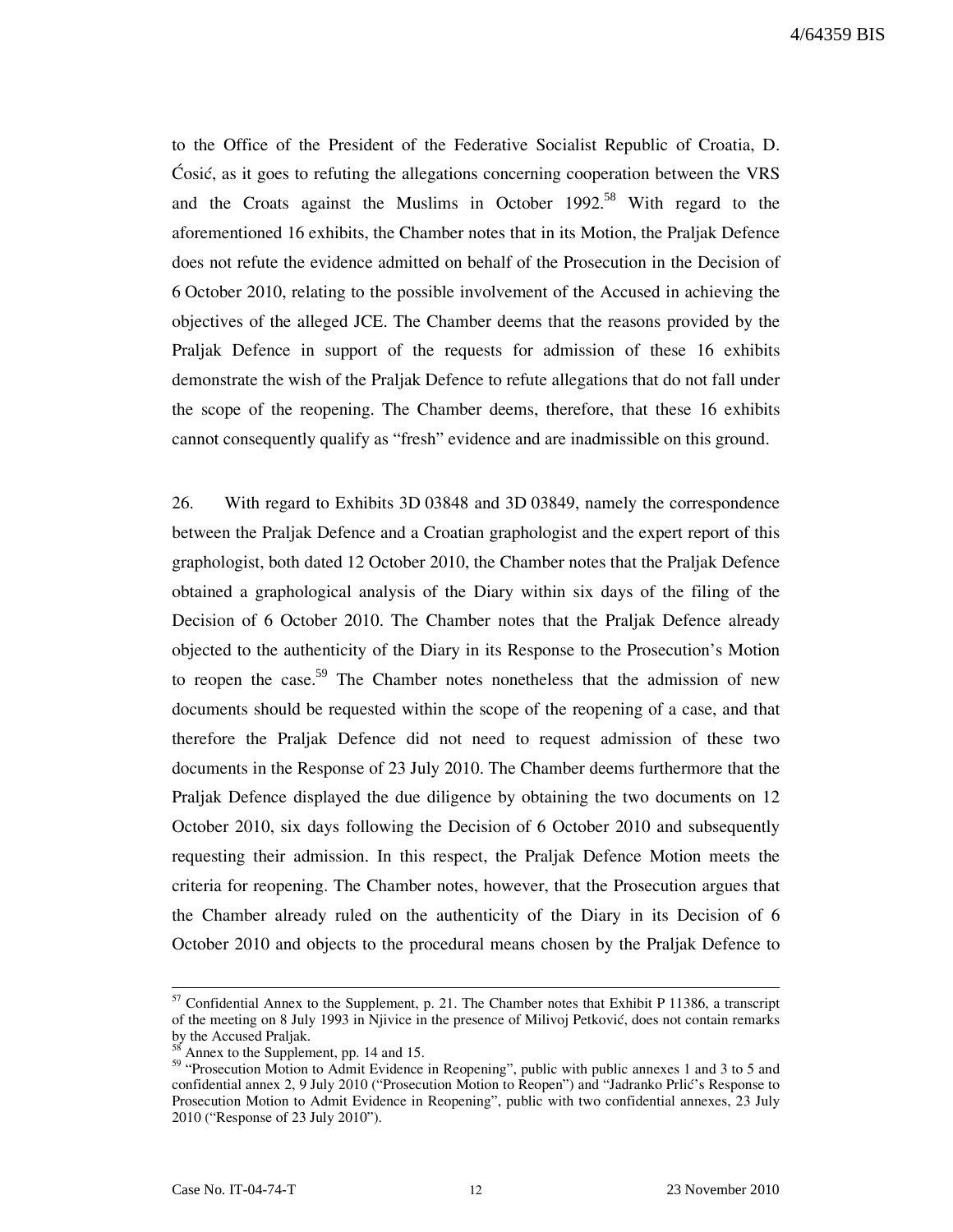seek the admission of these two exhibits.<sup>60</sup> According to the Prosecution, the Praljak Defence should have requested the admission of this evidence under Rule 94 bis of the Rules. $61$ 

27. It is appropriate, therefore, for the Chamber to examine the adequacy of the procedural method chosen by the Praljak Defence to request admission into evidence of these two exhibits, one of them being a graphological expert report on the Diary. In this respect, the Chamber recalls that the procedure for the admission of expert reports is governed by Rule 94 bis of the Rules. The Chamber deems therefore that it is appropriate to deny the requests for the admission of Exhibits 3D 03848 and 3D 03849 since the admission procedure chosen by the Praljak Defence is inappropriate considering the nature of the evidence sought for admission.

28. To conclude, the Chamber turns to the Praljak Defence request regarding the viva voce testimony of Slobodan Praljak for the purpose of refuting the evidence admitted in the Decision of 6 October 2010.<sup>62</sup> The Chamber notes that the Prosecution does not object to this request but asks the Chamber, in the event that it decides to allow the Accused Praljak's testimony, to place strict limits on time and that its content should be limited in scope to refuting the evidence admitted by the Decision of 6 October 2010.<sup>63</sup> The Chamber notes that the Praljak Defence invokes the right of the Accused Praljak to respond<sup>64</sup> without reasoning this part of its Motion. The Chamber notes that the request regarding the Accused Praljak's viva voce testimony has not been additionally reasoned in the Supplement either. The Chamber notes that the Praljak Defence merely invoked the right of the Accused Praljak to respond in its Motion and Supplement without providing facts to justify why the Accused Praljak needed to testify as a *viva voce* witness and without setting out the topics on which he wished to comment in order to refute the evidence admitted on behalf of the Prosecution. Consequently, the Chamber deems that the Praljak Defence exercised its right to respond in the Motion and in its Supplement, but did not present facts justifying why the Accused Praljak should be allowed to testify viva voce before the Chamber within

<sup>60</sup> Response, para. 17; Confidential Annex to the Response, p. 8.

 $61$  Ibidem.

<sup>62</sup> Motion, paras 1, 4, 6 and 7; Supplement, paras 15-18.

 $^{63}$  Response, para. 18; Supplement, paras 15-18.

<sup>64</sup> Motion, paras 1, 4, 6 and 7.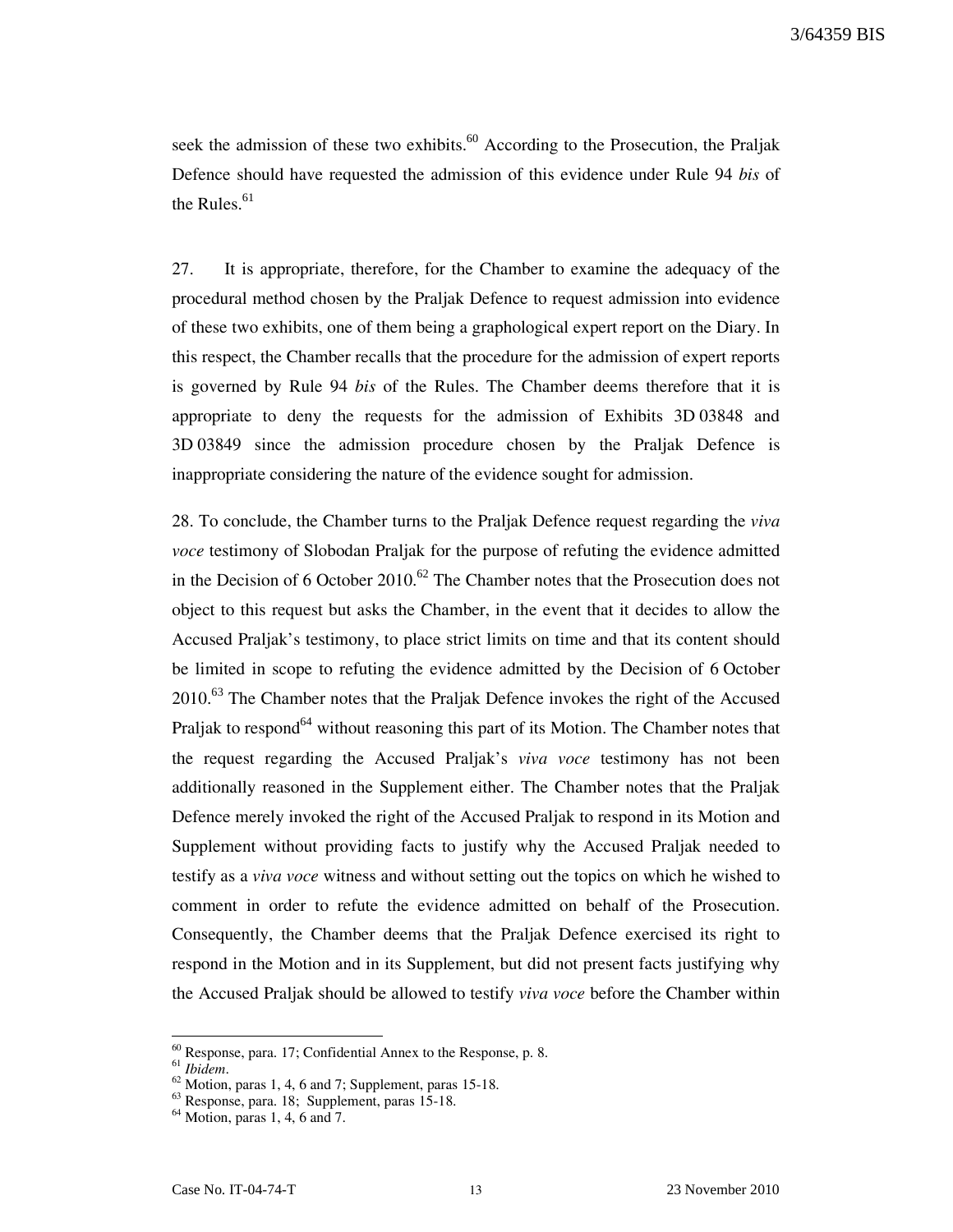the context of the reopening of his case. Moreover, the Chamber recalls that the Praljak Defence could once again exercise its right to respond in its closing brief and closing arguments. The Chamber decides, therefore, to reject the request put forth by the Praljak Defence for the Accused Praljak to testify.

29. The Chamber deems consequently, for the foregoing reasons, that the Praljak Defence has failed to meet the criteria required for a motion to reopen a case, that it did not use the proper requesting procedure for Exhibits 3D 03848 and 3D 03849, and that it is appropriate to deny admission into evidence of the 24 exhibits tendered for admission in the Motion, and the request regarding the viva voce testimony of the Accused Praljak as part of the reopening of his case.

## VI. CONCLUSION

#### FOR THE FOREGOING REASONS,

PURSUANT TO Rules 54, 85 and 89 of the Rules,

DENIES the Motion by a majority.

Presiding Judge Jean-Claude Antonetti dissents with respect to paragraphs 22 to 27 and 30 of this decision and will subsequently attach a dissenting opinion to the present decision.

Done in English and in French, the French version being authoritative.